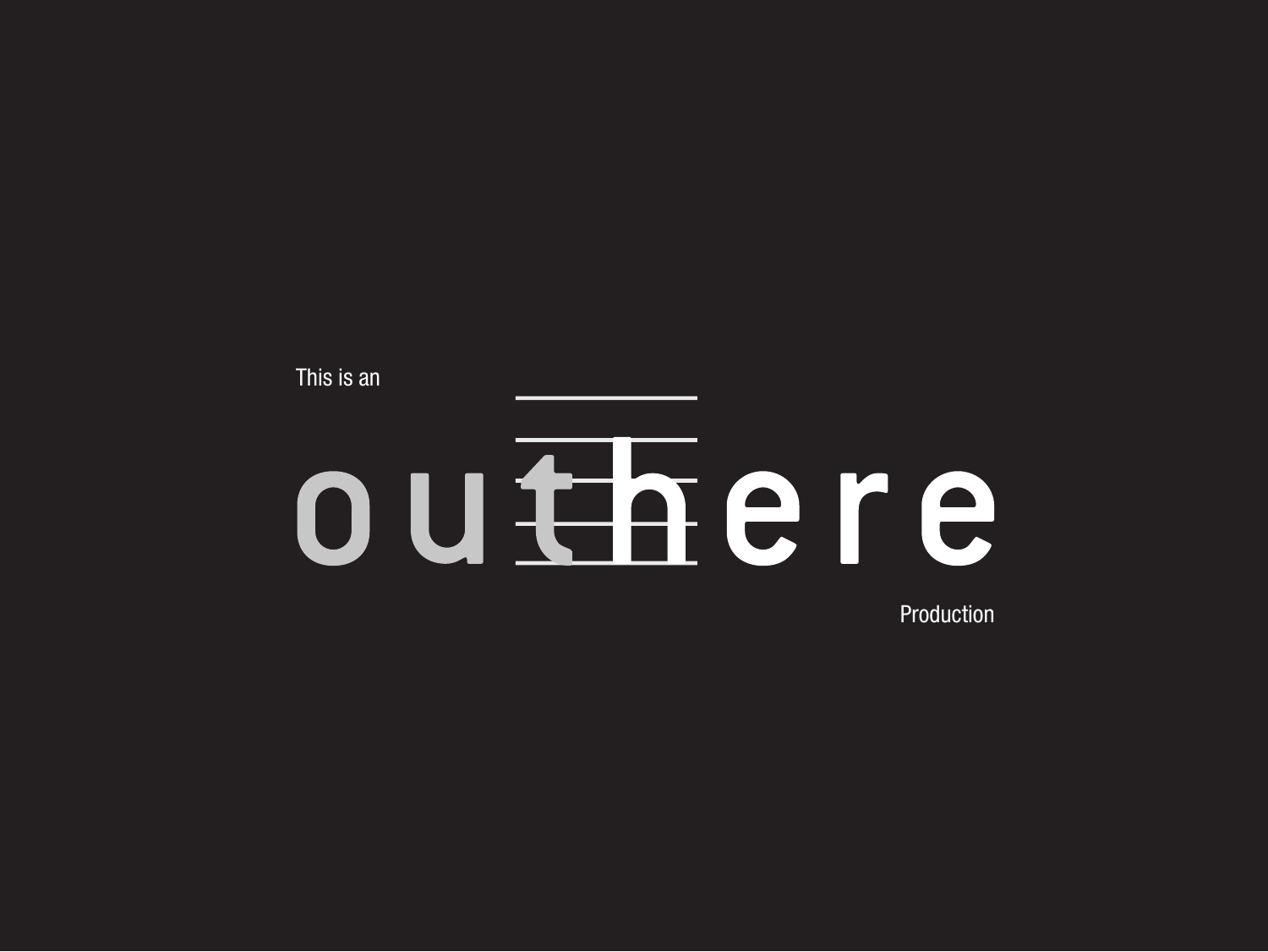**Outhere** is an independent musical production and publishing company whose discs are published under the catalogues Æon, Alpha, Fuga Libera, Outnote, Phi, Ramée, Ricercar and Zig-Zag Territoires. Each catalogue has its own well defined identity. Our discs and our digital products cover a repertoire ranging from ancient and classical to contemporary, jazz and world music. Our aim is to serve the music by a relentless pursuit of the highest artistic standards for each single production, not only for the recording, but also in the editorial work, texts and graphical presentation. We like to uncover new repertoire or to bring a strong personal touch to each performance of known works. We work with established artists but also invest in the development of young talent. The acclaim of our labels with the public and the press is based on our relentless commitment to quality. Outhere produces more than 100 CDs per year, distributed in over 40 countries. Outhere is located in Brussels and Paris.

outhere

## The labels of the Outhere Group:



*At the cutting edge of contemporary and medieval music*



[Full catalogue](http://world.idolweb.fr/alpha/releases.html)  available here

*The most acclaimed and elegant Baroque label*



*30 years of discovery*  [Full catalogue](http://world.idolweb.fr/ricercar/releases.html)  available here

*of ancient and baroque repertoires with star performers*

RAMFF

*Gems, simply gems*



[Full catalogue](http://world.idolweb.fr/fuga-libera/releases.html)  available here

*From Bach to the future…*



[Full catalogue](http://world.idolweb.fr/outnote-records/releases.html)  available here

*A new look at modern jazz*



*Philippe Herreweghe's own label*



[Full catalogue](http://world.idolweb.fr/zig-zag-territoires/releases.html)  available her

*Discovering new French talents*